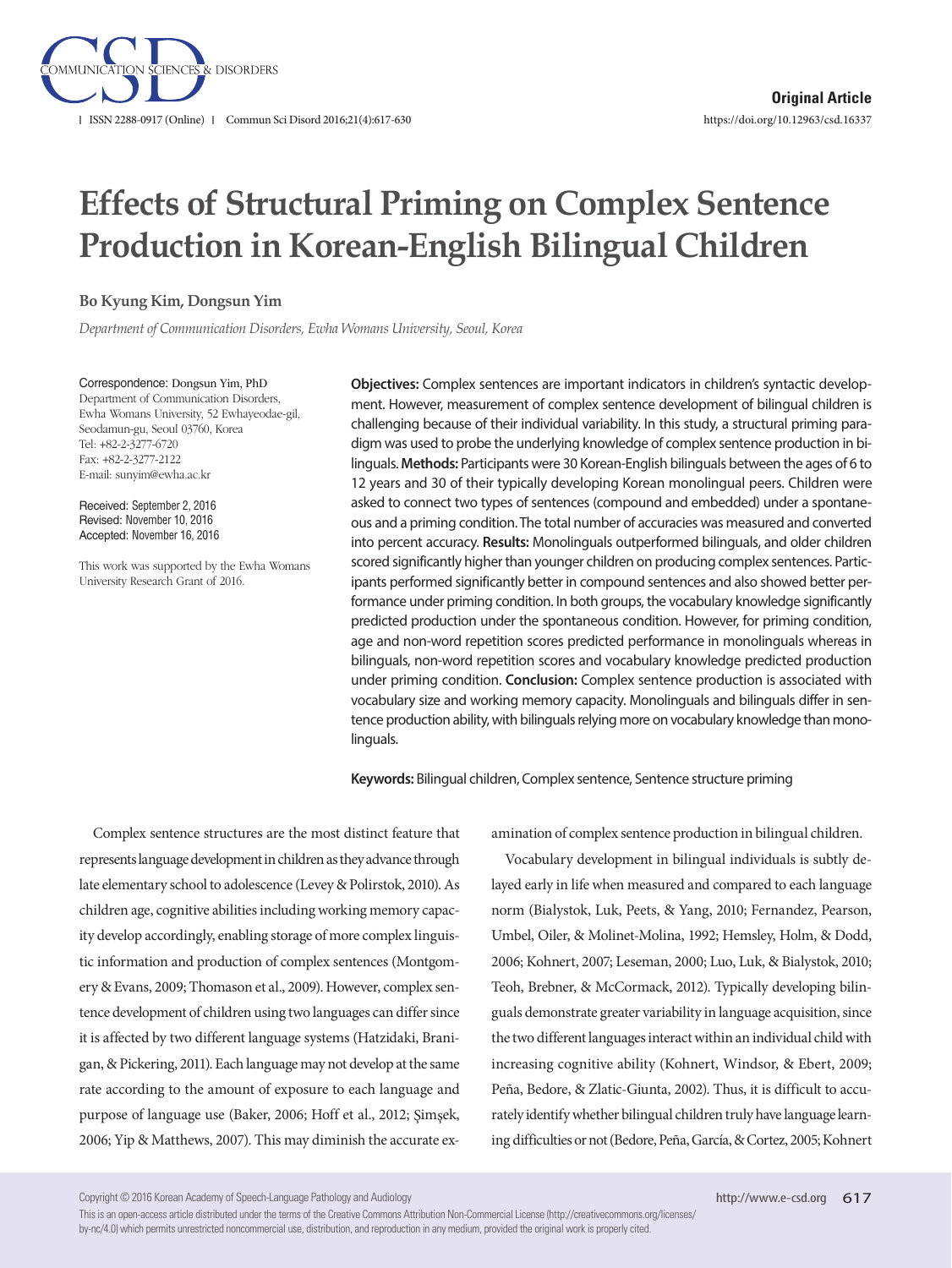

et al., 2009; Pearson, 1998; Teoh et al., 2012; Yim, Jo, Han, & Seong, 2016; Yim & Windsor, 2010). Recent research has focused on cognitive-linguistic features in assessment using processing based tasks, such as working memory, statistical learning, and executive functions, in the bilingual population (Danahy, Windsor, & Kohnert, 2007; Kohnert et al., 2009; Yim & Rudoy, 2013). These methods are designed to tap cognitive-linguistic underpinnings rather than linguistic knowledge in bilingual children, emphasizing the importance of a basic cognitive mechanism for language learning. Since these processing-based tasks are designed to level the playing field, nonlinguistic stimuli and/or simple linguistic stimuli are generally used (Campbell, Dollaghan, Needleman, & Janosky, 1997; Yim, Kim, & Yang, 2016). Most of studies have documented the correlational and regression between these processing-based tasks and vocabulary knowledge in bilingual children (Kohnert, Windsor, & Yim, 2006; Windsor, Kohnert, Lobitz, & Pham, 2010). However, few studies have investigated how to directly measure bilinguals' higher language skills, such as complex sentence production (Bialystok, 2001; Lee, 2010; Thomas, Williams, Jones, Davies, & Binks, 2014; Yim, Yoon, & Lee, 2016; Yip & Matthews, 2007).

In this study, the psycholinguistic paradigm of syntactic priming was used to test whether this method can be used to accurately examine complex sentence production in bilingual children. This method has been widely used in monolingual language comprehension and production (Branigan, Pickering, & McLean, 2005; Luka & Barsalou, 2005), and to test shared syntactic representation in bilingual children (Weber & Indefrey, 2009). Thus, it is necessary to accurately examine complex sentence acquisition in bilingual children by comparing the complex sentence structures of bilingual children to that of their monolingual peers. For this reason, this study assessed complex sentence development of bilingual children using the structural priming task method.

The findings of Yip and Matthews (2007) in a study of bilingual Cantonese-English children suggested that the bilingual children produced relative clauses with different developmental patterns; these Cantonese-English bilingual children produced object relatives prior to subject relatives, which never occurred in monolingual English-speaking children. The interaction of the two languages was the main reason. In explaining bilingual language development, many studies have demonstrated that the two languages interact with each other during childhood. The importance of language environment was emphasized in a study (Şimşek, 2006) that clarified that the different amount of exposure to a certain language determines the amount of complex sentence production. The participants were Turkish monolinguals, Turkish-German bilinguals, and Turkish, German, and English multilingual adults. The amount of complex sentence production and its variability in their speech was compared. The frequency of complex sentences decreased as the number of spoken languages increased, possibly because bilinguals did not have sufficient opportunity to be exposed to each language. Interestingly, Turkish-German bilinguals produced more complex sentences in German, even though their first language was Turkish. No matter what their first language was, it was the current language environment, the dominant language directly related to the amount of exposure that was responsible for language development.

In an effort to find the process of language learning, researchers manipulated the language environment to teach second language learners more effectively. Some studies have demonstrated the benefit of structural priming in second language development. Mc-Donough and MacKey (2008) investigated whether structural priming could be associated with second language development. Forty-six English as a Second Language (ESL) learners carried out a 20-minute communicative activity session with an advanced English speaker. Participants were asked to use challenging sentence structures during the interaction. The participants were able to use advanced forms of questions after the session. The results supported the idea that the experience and the exposure lead to syntactic development, and structural priming intensifies language learners' stored linguistic knowledge (McDonough & MacKey, 2008). Similarly, bilingual children without any explicit instructions or reinforcements were able to produce correct complex sentence structures when there were modeling sentences in their environment (Harris & Hassemer, 1972). In summary, structural priming facilitates syntactic development because it is dependent on previous experiences or exposure to a certain syntactic form, which is also the case for implicit learning. Implicit learning is beneficial in second language production, facilitating the acquisition of abstract linguistic representation (Ellis, 2005).

It is believed that the languages bilinguals produce are intertwined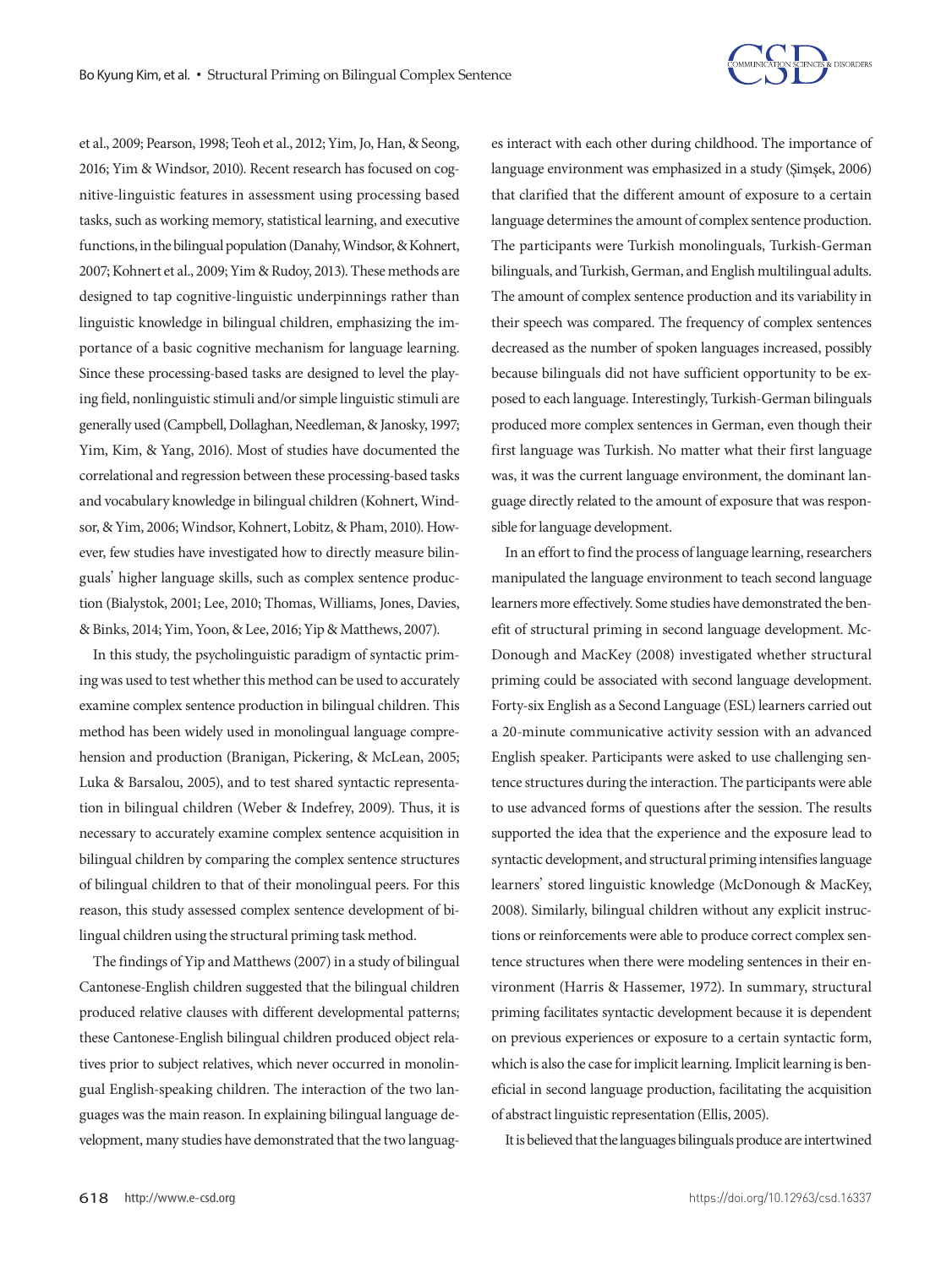

together at an abstract level. Shin and Christianson (2009) examined Korean-English bilinguals to show whether they have shared sentence processing. Syntactically parallel Korean and English dative sentences were used to ascertain the existence of cross-linguistic structural priming. Structural priming could occur across languages, and there was shared sentence processing at the functional level. This indicates that shared sentence processing influences sentence production in bilingual individuals. Therefore, by tapping the linguistic processing at the abstract level, structural priming is not restricted to ephemeral language performance; it should be considered as a means of investigating deeper linguistic representation related to language knowledge (Bock, Dell, Chang, & Onishi, 2007). Thus, in this study we used structural priming to assess bilingual children's complex sentence production from a higher abstract level.

## Factors influencing structural priming

Structural priming assumes that speakers produce structural patterns that are influenced by the sentences just heard (Bock, 1986). This occurs even when the speakers' sentences do not have the same words or nominal relations used in the preceding sentence (Leonard, 2011). Structural priming has been used to examine language processing in adults and children (Goldwater, Tomlinson, Echols, & Love, 2011; Savage, Lieven, Theakston, & Tomasello, 2006). In many structural priming tasks, participants are asked to repeat sentences spoken by an experimenter, and then are told to describe a picture or finish the sentence. Participants are more likely to describe the picture using the structure of the sentence they just heard. Structural priming has proven to be a useful assessment tool for sentence production. In addition, the structural priming task has been used to investigate what type of linguistic information is primed. Abstract linguistic level appears to be affected by priming (Bock & Loebell, 1990; Fox Tree & Meijer, 1999; Shin & Christianson, 2009; Tsiamtsiouris & Cairns, 2009). Since structural priming is an implicit method to assess abstract syntactic representations, it will facilitate tapping language knowledge. When a sentence is primed, it means that the priming sentence has affected the latter's abstract structural representation (Scheepers et al., 2011). Furthermore, the function of structural priming in grammatical development is emphasized, since priming sentences

could stimulate children to produce new sentence structures (Leonard, 2011).

One of the factors that influences structural priming is participant age. Unlike the adult participants who establish mature linguistic representations, the development of linguistic representations has been investigated in children (Savage et al., 2006; Thothathiri & Snedeker, 2008). Goldwater et al. (2011) argued that children use structural priming as a type of analogy and the shared surface structural similarity between a prime sentence and the target sentence increases children's production of more complex syntactic structures. In another study, a total of 115 children aged from 4 to 5 years were asked to repeat an experimenter's sentence and describe a picture on their own. The younger group was able to show the semantic priming effect only when there was surface similarity, while the older group showed both semantic and syntactic priming effects. This means that children without both semantic and syntactic knowledge do not show the structural priming effect; the necessary developing language knowledge is not limited to syntactic development, but also depends on semantic knowledge. Structural priming stimulates children's grammatical development in children with sufficient semantic language experience. Children can produce longer and more complex sentences with the presence of previously-heard sentences (Harris & Hassemer, 1972). Even though children showed priming effect, there were no differences in the performance of third and fourth grade students. This indicates that when children reach a certain age, their sentence development reaches a plateau.

Another factor that is related to structural priming is cognitive abilities. Malhotra (2009) formulated a mathematical model to test various aspects of structural priming, and reported the relationship of structural priming to cognitive processes of attention, working memory, and long-term memory. Ledoux, Traxler, and Swaab (2007) reported that some kind of lexical information about verbs remained active in working memory, relating this to the syntactic properties of verbs and their use in different syntactic routines. The study used a sentence recall experiment using event-related potentials (ERP). Priming effects were related to repetition effects of verbs across prime and target sentences. The syntactic form repetition led to changes in the representation of syntactic information stored in the verb. These findings suggest that verbs are im-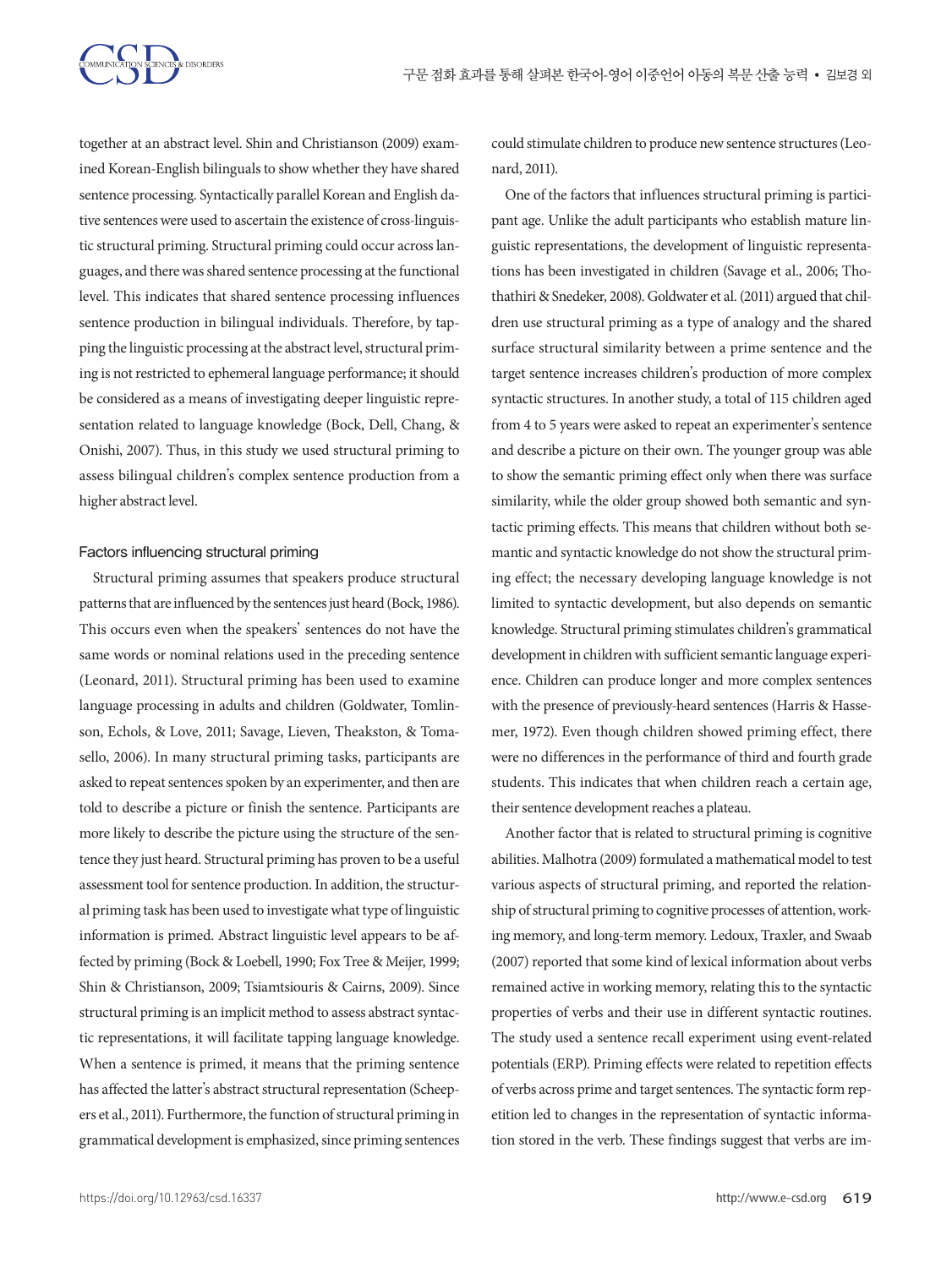

portant in structural priming and there must be subsequent working memory capacity to store the linguistic information structural priming carries.

According to Reitter, Keller, and Moore (2011), priming results from the activation that spreads from working memory to longerterm memory, with lexical information being crucial in structural priming. Other studies have addressed the relationship between structural priming and language knowledge represented as longterm language experience. Bernolet and Hartsuiker (2010) examined whether structural priming is correlated with prediction of verbs in sentences. Fifty-seven adults were tested with double object dative priming and prepositional object dative priming in a picture description task. Sentence structures featuring less common or less predicted verbs had a greater priming effect than sentence structures with relatively preferred or predicted verbs. Interestingly, though these results demonstrated the implicit learning effect of structural priming, at the same time they showed that implicit learning effects occurred more when unfamiliar verbs were given. Past experience with certain verbs determined the syntactic structure. Structural priming strengthens mappings between the meanings and syntactic structure. Furthermore, since it serves as a facilitator, the person must have language knowledge that features deeper linguistic representation to relate the meanings and linguistic structure.

Ferreira, Bock, Wilson, and Cohen (2008) compared four adults with anterograde amnesia to four normal adults in a structural priming task. Both groups showed a structural priming effect in describing pictures, but the participants with amnesia showed poorer recall in remembering the prime sentence. Because of the anterograde amnesic effect, patients had trouble storing new information and were poor at remembering what happened. Even though there was no recollection of the prime sentence, the participants were able to use the syntactic structure of the prime sentence. This suggests that when short-term memory is absent, structural priming depends solely on the working memory, and long-term language experience may have affected the production of the syntactic structure. Thus, structural priming influences language knowledge and language experience. In summary, structural priming can tap abstract linguistic representations. In doing so, language knowledge and previous experience in the language is advantageous to deduce the link between meanings and sentence structures. Furthermore, cognitive processes, such as sufficient working memory capacity, will be needed for structural priming to occur.

The hypothesis of the current study is that even though bilingual children might show delays in complex sentence development due to lack of experience in the language being tested, their performance will be enhanced under the presence of a prime sentence if they have proper language experiences and knowledge along with underlying cognitive tools, such as working memory. In this study, we investigated whether poor performance in bilingual children is associated with language knowledge. If structural priming facilitates underlying language knowledge, then the performance of bilingual individuals should not differ from the performance monolinguals. This study also examined the interaction of structural priming with vocabulary size (Marchman, Fernald, & Hurtado, 2010) and working memory. Lastly, the study explored whether different tendencies exist between monolinguals and bilinguals in explaining complex sentence production.

To examine the effects of structural priming in complex sentence production, this study divided the complex sentences into compound sentence and embedded sentence groups. A pretestpriming-posttest design was used to measure the performances. The performances of Korean-English bilingual children were compared with Korean monolingual children.

#### **METHODS**

## **Participants**

Sixty children age 6 to 12 years comprised 30 Korean speaking monolingual children with typically developing language skills (MO group; mean age =  $8.4$  years,  $SD = 1.7$ ) and 30 Korean-English bilingual children with typically developing language skills (BI group; mean age=8.9 years, SD=1.9). For bilingual children, Korean was their first language at home and English was the language spoken in school. All bilingual children attended English speaking schools but the dominant language for most of them was Korean. Along with the experimental task, all children passed a hearing screening test (1,000–4,000 Hz, dB=20), showed normal nonverbal intelligence (Korean-Kaufman Assessment Battery for Children, K-ABC; Moon & Byun, 2003), and language skills with-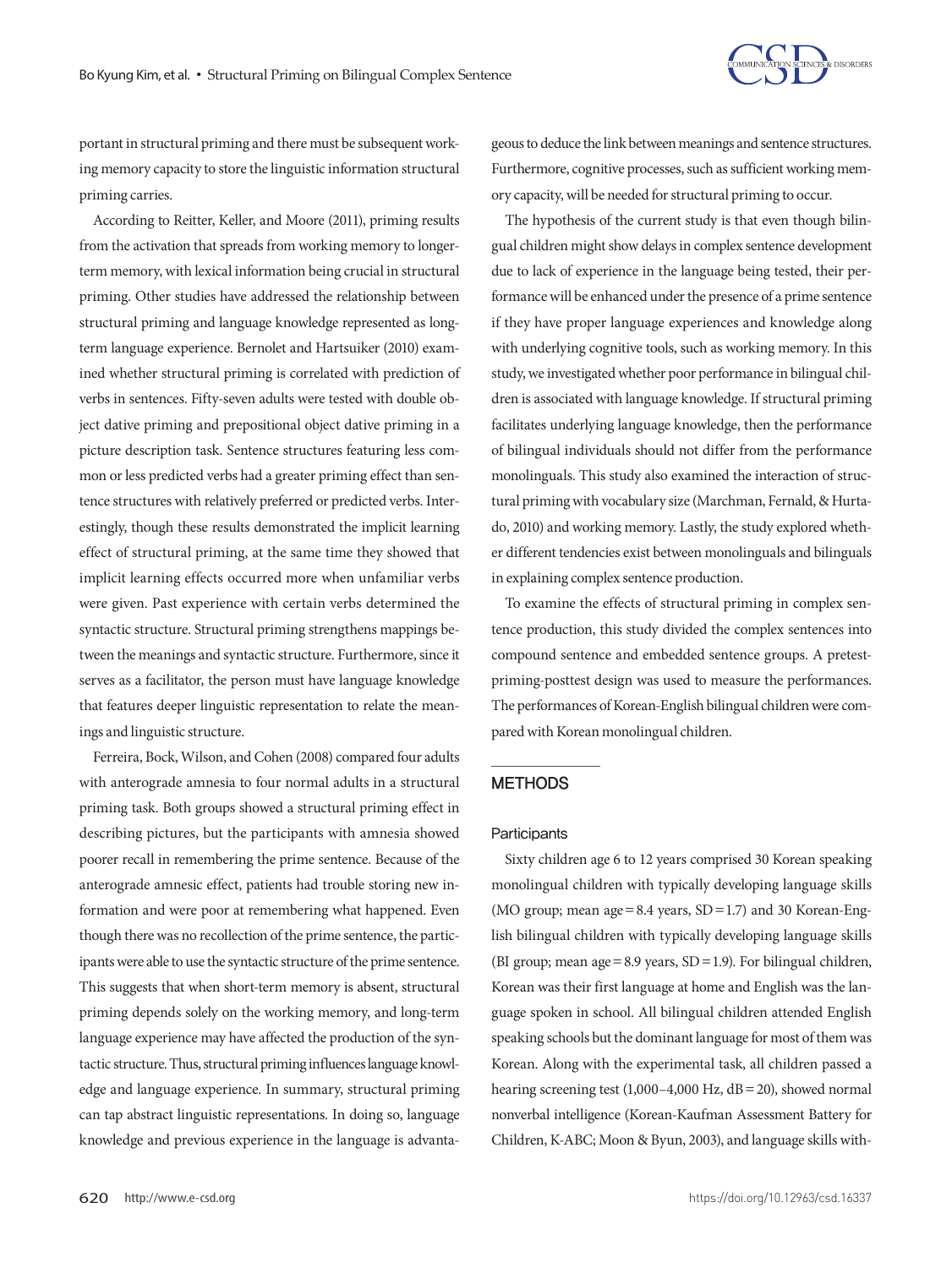

|                       | Age (mo)     | $K-ABC$     | <b>REVT-R</b> | <b>PPVT</b> | $NWR$ $(\% )$ |
|-----------------------|--------------|-------------|---------------|-------------|---------------|
| $MO$ group $(N = 30)$ | 100.5 (20.4) | 123.4 (9.3) | 102.8 (28.4)  |             | 92.8(8.3)     |
| BI group $(N = 30)$   | 107.5(23.1)  | 125.8(8.0)  | 106.6(29.6)   | 86.3(7.1)   | 95.0(4.2)     |

#### **Table 1.** Demographic characteristics for each group

Values are presented ad mean (SD).

K-ABC= Korean Kaufman Assessment Battery for Children (Moon & Byun, 2003); REVT-R= Receptive and Expressive Vocabulary Test-receptive only (Kim, Hong, Kim, Jang, & Lee, 2009); PPVT= Peabody Picture Vocabulary Test fourth edition (Dunn & Dunn, 2007); NWR= non-word repetition task (Lee, Kim, & Yim, 2013); MO= typically developing Korean speaking monolingual children; BI = typically developing Korean-English bilingual children.

in average range (Receptive and Expressive Vocabulary Test, REVT; Kim, Hong, Kim, Jang, & Lee, 2009). Children with history of any type of parent-reported developmental delay were excluded. Bilingual children were tested using the Peabody Picture Vocabulary Test fourth edition (PPVT-4; Dunn & Dunn, 2007) and also scored within normal range. Based on parental reports, language development was equivalent to their peers and the children had not received special education for language or repeated a grade. The children had a minimum of 3 to a maximum of 8 years of exposure to English. The non-word repetition task (NWR; Lee, Kim, & Yim, 2013) was performed to investigate working memory capacity prior to the experimental task. The task contained 20 Korean nonwords that were 2–6 syllables long. Demographic characteristics for each group are provided in Table 1.

## Experimental tasks

The sentence combining task (Lee, 2010) was modified and used to measure the complex sentence production of the children. This task originally used two to four simple sentences as a set to form one complex sentence. Some of the sentences in the sets were deleted so that each set could include two sentences. Each sentence consisted of two to three words, depending on the syntactic structure, which consisted of subject-object-verb, subject-complementverb, and subject-verb. The words used in the sentence represented high-frequency vocabulary for the kindergarteners and lower graders in elementary school (Lee, 2010). The sentences were divided into two groups (compound and embedded types), since children develop relative operators and the subsequent structures later than other syntactic structures (McKee & McDaniel, 2001). Forty sets of simple sentences, each containing two simple sentences appeared in four different conditions. In the first condition, children heard two simple sentences and were told to connect the sentences to form a compound sentence without any sample answer (e.g., "I

woke up in the morning" and "I brushed my teeth"). In the second condition, children were instructed to do the same, but the sentences they produced would be an embedded sentence (e.g., "I lost my doll" and "Mom bought me the doll"). After the children completed the sets in the first and the second conditions, they were told to do the same again for priming purposes. Prime sentences serving as sample answers were given for the children to repeat before the real task began. Thus, in the third and the fourth conditions, two prime trials were done before the target session.

All children went through both the spontaneous and priming sessions of the task. In the spontaneous session, the children were told to connect the two sentences they heard on their own without any sample answers. After they completed 20 sets of sentences, they moved on to the priming session, in which they heard and repeated the answer from the experimenter during the practice sets. After the priming practice, another set of 20 sentences were given to the children to combine.

The sentences were read by a native Korean speaker and recorded into MP3 files. The sentences were presented through the headset and the sentences the children produced were audio-recorded using the headset.

## Procedure

All children participated in the complex sentence task either in their school or at home. They were tested individually in a quiet room by a trained experimenter. Participants wore a headphone and were asked to listen to the sentences. In the first two conditions, each child was instructed to listen carefully to two short sentences and then to combine the two sentences into one sentence. Each child had the opportunity to practice. After each response the experimenter reinforced any answer regardless of the response. When the first 20 sentences were completed, the children took a short break and proceeded to the third and the fourth conditions. The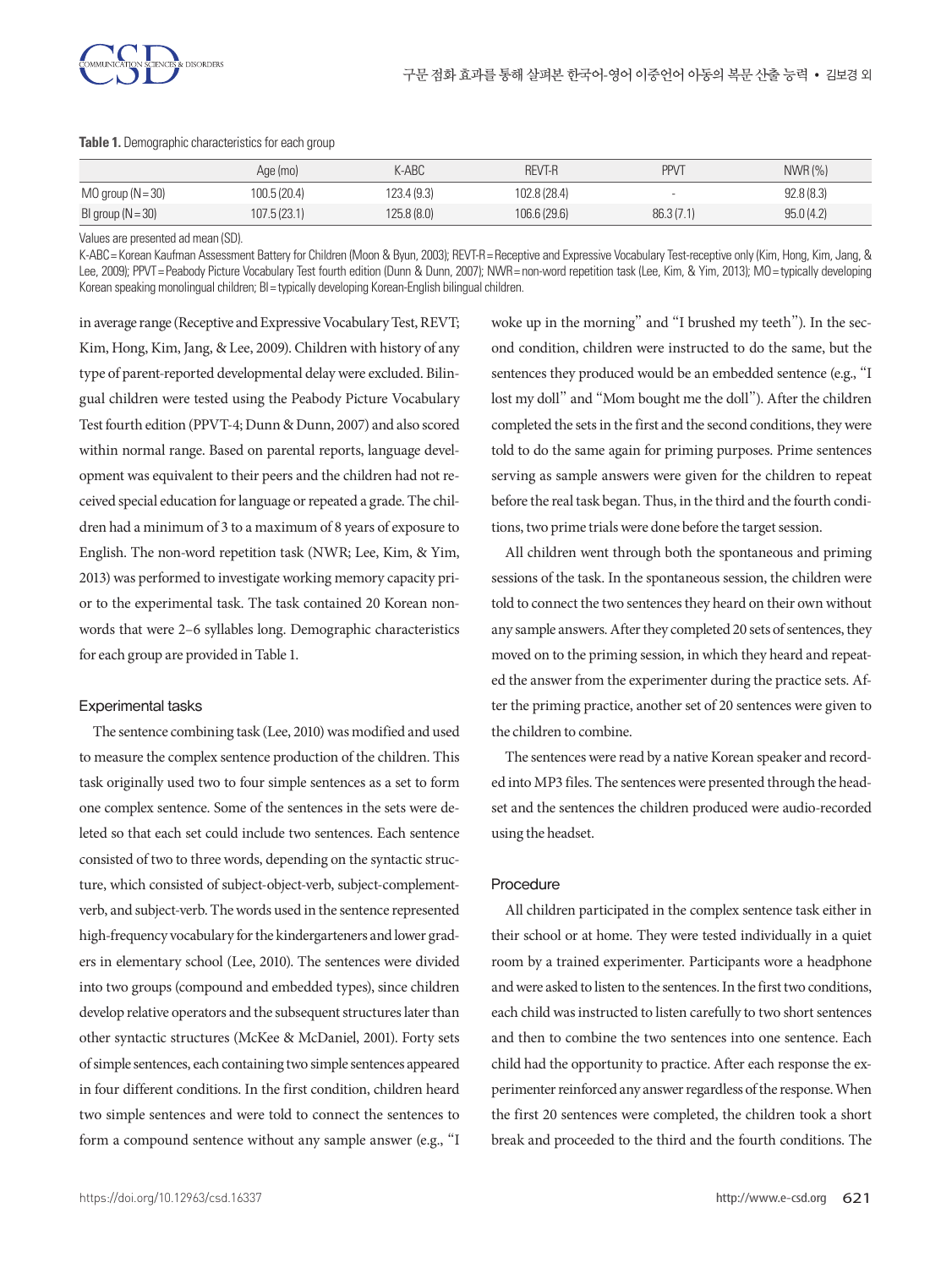

directions were the same, except that they would listen and repeat the sample answer during the practice (prime) set.

## Analyses

The sentences were then transcribed and scored by the experimenter. One point was given for each sentence combined correctly, with zero assigned to the sentences that were not combined in a correct form or to combined sentences that did not convey the same meaning. Performance on sentence combining test was examined using a 4-way mixed ANOVA with age and group as two between subject factors, and sentence types and two conditions as two within-subjects factors. To answer the second research question, a correlation analysis was used to determine if the performance in the sentence combining task was associated with vocabulary sizes and working memory capacity. A stepwise regression was used to investigate the factor predicting the performance in the sentence combining task. Twenty percent of the data was checked for reliability. Reliability was 90.6%.

## RESULTS

#### Group performance

Performances of the monolingual and bilingual children are summarized in Table 2.

Four-way mixed ANOVA revealed significant main effects, with bilinguals performing worse than monolinguals  $(F_{(1, 56)} = 5.855,$  $p = .02$ ,  $q = .01$ ), and older children scoring significantly higher than younger children  $(F_{(1, 56)} = 107.599, p < .001, \eta = .66)$ . Significant main effects were evident for sentence types and conditions. Children performed significantly better in compound sentences  $(F_{(1, 56)} = 183.379, p < .001, \eta = .77)$  and also showed better perfor-

mance under the sentence priming condition  $(F_{(1, 56)} = 248.491)$ ,  $p < .001$ ,  $n = .82$ ). Age and sentence type interaction was significant  $(F_{(1, 56)} = 33.265, p < .001, \eta = .37)$  indicating that the difference between the performance level of the two sentence types reduced as children aged. The sentence type and condition interaction was also significant  $(F_{(1, 56)} = 52.744, p < .001, \eta = .49)$  indicating that there was a greater sentence priming effect in embedded sentences (Figure 1).

# Correlations among age, language scores, and working memory

The monolingual and bilingual groups showed similar patterns of performance across the task. The conditions and results are presented in Figures 2 and 3, respectively. The partial Pearson correlation adjusting for the contributions of chronological age are shown



<sup>111-</sup> Figure 1. Group performance on complex sentence production by condition. ons. MO=typically developing Korean speaking monolingual children; BI=typically developing Korean-English bilingual children; Y = children under 8 years of age; ces O= children over 8 years of age; COM= compound sentences; EMB= embedded sentences.

**Table 2.** Accuracy (%) on sentence combining task under spontaneous and priming conditions by age group

|          |            |                    | Spontaneous        |                    | Priming            |  |  |
|----------|------------|--------------------|--------------------|--------------------|--------------------|--|--|
|          | Age        | Compound sentences | Embedded sentences | Compound sentences | Embedded sentences |  |  |
| MO group | Young      | 66.38 (11.27)      | 13.08 (10.32)      | 83.08 (6.30)       | 47.69 (23.51)      |  |  |
|          | Old        | 84.71 (12.81)      | 61.18 (23.69)      | 96.47 (4.93)       | 93.53 (10.57)      |  |  |
| BI group | Young      | 52.73 (22.40)      | 4.55(6.88)         | 71.82 (16.01)      | 34.55 (34.17)      |  |  |
|          | <b>Old</b> | 80.00 (11.06)      | 55.79 (27.56)      | 91.05(6.58)        | 89.47 (16.82)      |  |  |

Values are presented as mean (SD). Compound sentences were tested first for all conditions.

MO= typically developing Korean speaking monolingual children; BI= typically developing Korean-English bilingual children; Young= children under 8 years old; Old= children over 8 years old.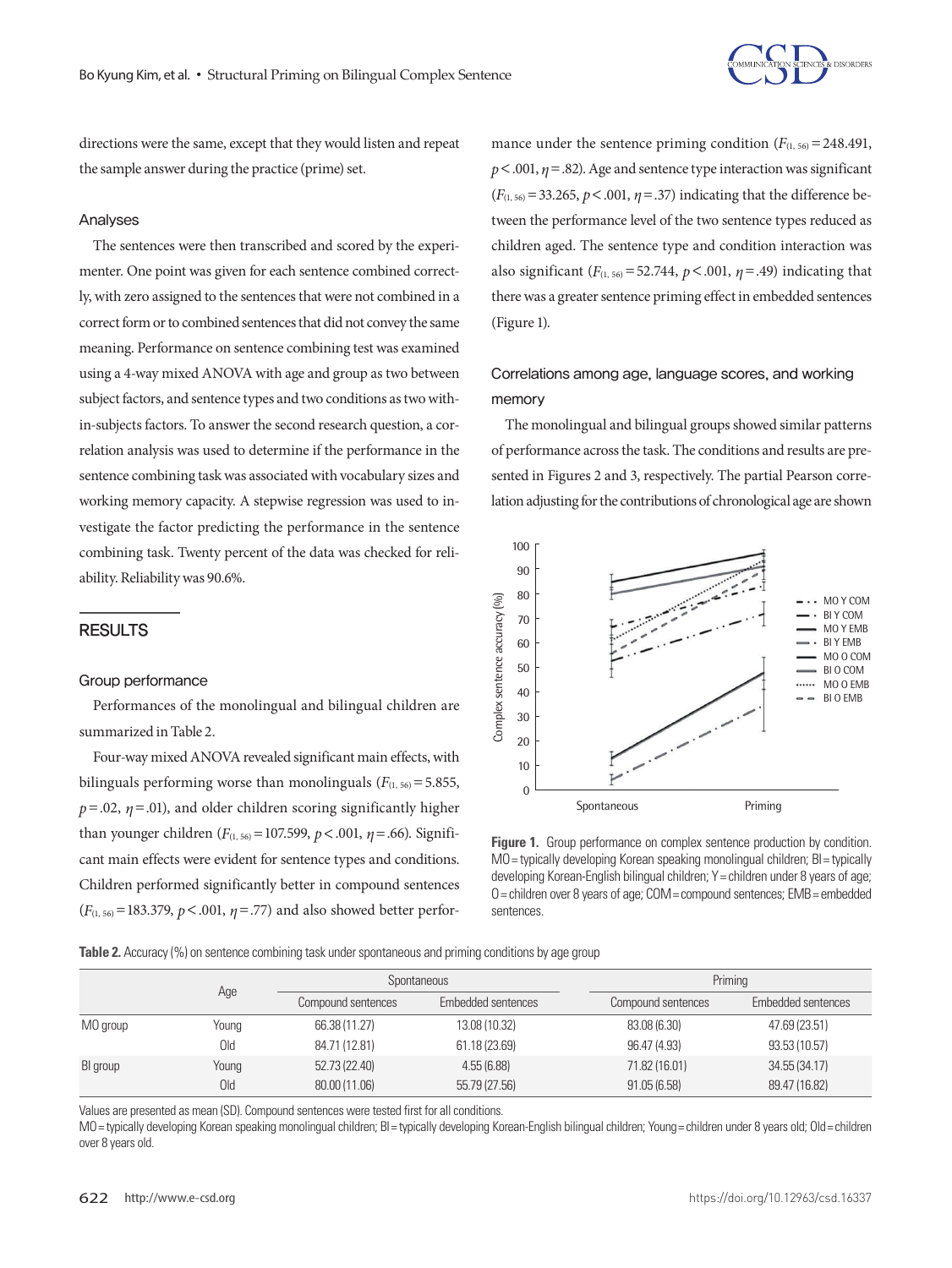

**Figure 2.** Scatterplot of task partial correlation covarying for age under the spontaneous condition (A) and priming condition (B) in monolinguals. The raw numbers in the raw numbers of the raw numbers of the raw numbers are presented for REVT scores. REVT = Receptive and Expressive Vocabulary Test (Kim, Hong, Kim, Jang, & Lee, 2009).<br>.



Figure 3. Scatterplots of task partial correlation covarying for age under the spontaneous condition (A) and priming condition (B) in bilinguals. The raw numbers are presented for REVT scores, and the standard scores are presented for PPVT scores. REVT = Receptive and Expressive Vocabulary Test (Kim, Hong, Kim, Jang, & Lee, .<br>2009); PPVT = Peabody Picture Vocabulary Test fourth edition (Dunn & Dunn, 2007); NWR = non-word repetition task (NWR; Lee, Kim, & Yim, 2013).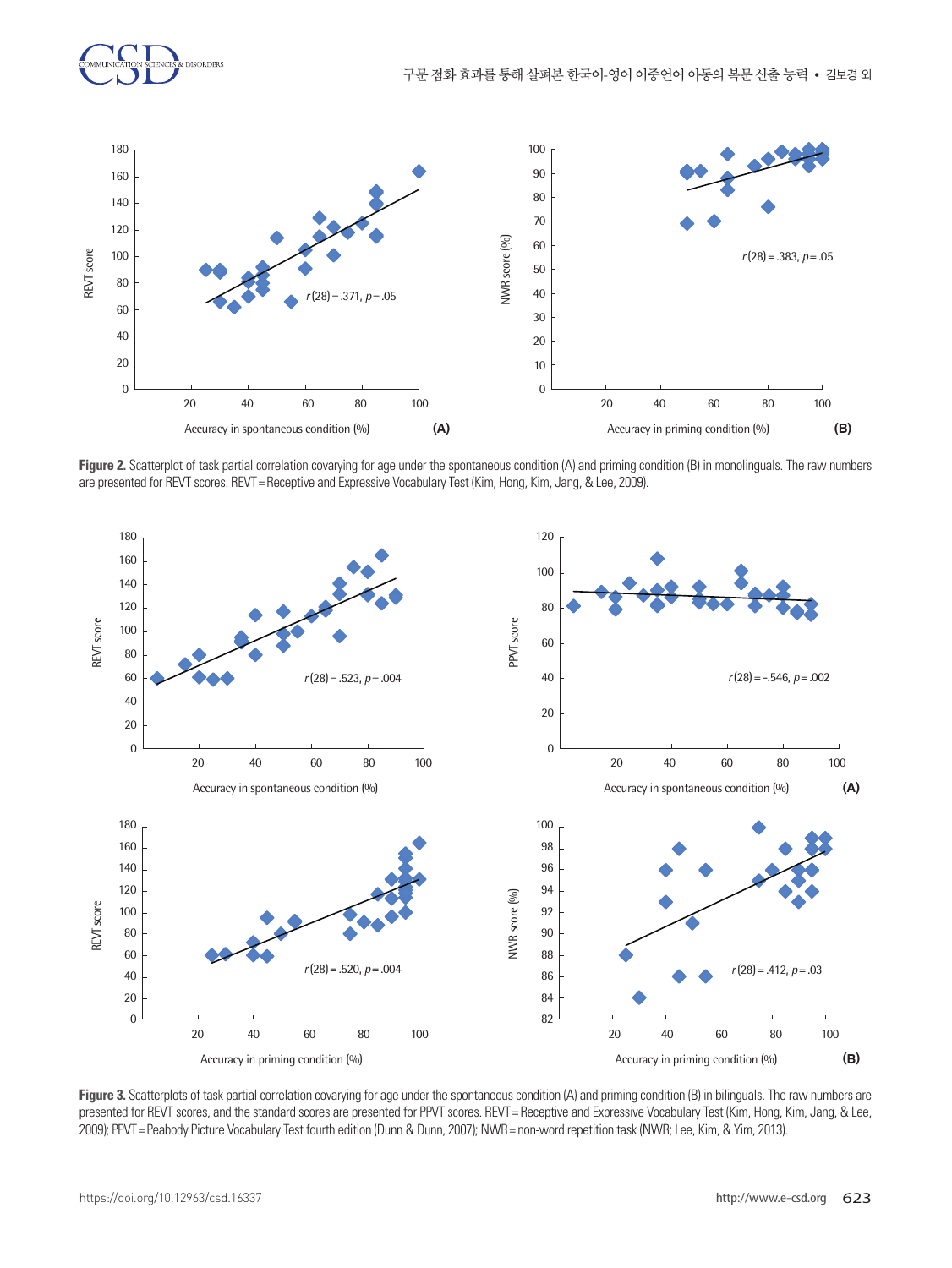

## in these figures.

For monolinguals, the total number of accuracies in the sentence combining task was significantly correlated only to REVT scores in the spontaneous condition  $(r(28) = .371, p < .05)$ . NWR scores were significantly correlated in the sentence priming condition  $(r(28) = .383, p < .05)$ . However, for bilinguals, REVT scores  $(r(28) = .523, p = .004)$  and PPVT scores were significantly correlated  $(r(28) = -.546, p = .002)$  in the spontaneous condition. There was a moderate partial correlation between REVT scores and total number of accuracies  $(r(28) = .520, p = .004)$  as were NWR scores and total number of accuracies  $(r(28) = .412, p = .03)$  in the sentence priming condition (Tables 3 and 4).

## Predicting task performance

Stepwise regressions were used to determine how much of the sentence production performance could be explained by vocabulary size, age, and working memory capacity. The results are shown

**Table 3.** Correlation and partial correlation matrices adjusting for age-related variance for monolinguals  $(N = 30)$ 

|             |                         | <b>REVT</b> | <b>NWR</b> | Spontane-<br><b>OUS</b> | Priming   |
|-------------|-------------------------|-------------|------------|-------------------------|-----------|
| Correlation | <b>NWR</b>              | $.650***$   |            |                         |           |
|             | Spontaneous             | $.866***$   | $.545***$  |                         |           |
|             | Priming                 | $.787***$   | $.656***$  | $.865***$               |           |
|             | Age                     | $.920***$   | $.579**$   | $.860***$               | $.842***$ |
| Partial     | <b>NWR</b>              | .367        |            |                         |           |
|             | correlation Spontaneous | $.371*$     | .112       |                         |           |
|             | Priming                 | .061        | $.383*$    | $.510***$               |           |

REVT-R= Receptive and Expressive Vocabulary Test-receptive only (Kim, Hong, Kim, Jang, & Lee, 2009); NWR= non-word repetition task (Lee, Kim, & Yim, 2013). \**p* < .05, \*\**p* < .01.

in Table 5.

For monolinguals' performance under the spontaneous condition, 74.9% of the variance was accounted for in this regression. The only significant predictor under spontaneous condition was REVT scores. For monolinguals' performance under the sentence priming condition, the full regression model accounted for 75.1%, in which age accounted for 70.9% of the variance and NWR scores accounted for an additional 4.2% of the variance.

A separate regression model accounted for 77.6% of the variance in the bilinguals' performance under spontaneous condition. REVT scores explained 77.6% of the variance, contributing the most. Age accounted for an additional 3.8% and PPVT scores added 3.1% of the variance. For bilinguals' performance under the sentence prim-

**Table 5.** Results of stepwise regression predicting sentence combining task

|          | Step <sup>a</sup>      | $R^2$                    | Cumulative $R^2$ | <i>p</i> -value <sup>b</sup> |
|----------|------------------------|--------------------------|------------------|------------------------------|
| MO group | Spontaneous            |                          |                  |                              |
|          | <b>REVT</b><br>Priming | .749                     | .749             | .000                         |
|          | Age<br><b>NWR</b>      | .709<br>.042             | .709<br>.751     | .000<br>.040                 |
| BI group | Spontaneous            | ٠                        | ٠                | ۰                            |
|          | <b>REVT</b>            | .776                     | .776             | .000                         |
|          | Age<br><b>PPVT</b>     | .038<br>.031             | .814<br>.845     | .026<br>.031                 |
|          | Priming                | $\overline{\phantom{a}}$ | ٠                | -                            |
|          | <b>REVT</b>            | .712                     | .712             | .000                         |
|          | <b>NWR</b>             | .041                     | .753             | .044                         |

MO= typically developing Korean speaking monolingual children; BI= typically developing Korean-English bilingual children; REVT-R= Receptive and Expressive Vocabulary Test-receptive only (Kim, Hong, Kim, Jang, & Lee, 2009); NWR= non-word repetition task (Lee, Kim, & Yim, 2013).

<sup>a</sup>N = 30 in each regression, <sup>b</sup>Significance levels for the point at which the predictor variable was entered into the regression.

|  |  | Table 4. Correlation and partial correlation matrices adjusting for age-related variance for the bilinguals ( $N = 30$ ) |
|--|--|--------------------------------------------------------------------------------------------------------------------------|
|  |  |                                                                                                                          |

|                     |             | <b>REVT</b> | <b>PPVT</b>              | <b>NWR</b>               | Spontaneous              | Priming                  |
|---------------------|-------------|-------------|--------------------------|--------------------------|--------------------------|--------------------------|
| Correlation         | <b>PPVT</b> | $-162$      | $\overline{\phantom{a}}$ | $\overline{\phantom{a}}$ | $\overline{\phantom{a}}$ | ۰                        |
|                     | <b>NWR</b>  | $.616***$   | $-0.005$                 | $\sim$                   | $\overline{\phantom{a}}$ | ۰                        |
|                     | Spontaneous | $.881***$   | $-216$                   | $.616***$                | $\overline{\phantom{a}}$ | $\sim$                   |
|                     | Priming     | $.844***$   | $-102$                   | $.679**$                 | $.883***$                | ۰                        |
|                     | Age         | $.870***$   | .069                     | $.606**$                 | $.862***$                | .789**                   |
| Partial correlation | <b>PPVT</b> | $-451*$     | $\overline{\phantom{a}}$ | $\overline{\phantom{a}}$ | $\overline{\phantom{a}}$ | $\overline{\phantom{a}}$ |
|                     | <b>NWR</b>  | .226        | $-0.059$                 | $\overline{\phantom{a}}$ | $\overline{\phantom{a}}$ | $\overline{\phantom{a}}$ |
|                     | Spontaneous | $.523***$   | $-546**$                 | .232                     | $\overline{\phantom{a}}$ |                          |
|                     | Priming     | $.520**$    | $-255$                   | $.412*$                  | $.651***$                | $\overline{\phantom{a}}$ |
|                     |             |             |                          |                          |                          |                          |

REVT-R= Receptive and Expressive Vocabulary Test-receptive only (Kim, Hong, Kim, Jang, & Lee, 2009); PPVT= Peabody Picture Vocabulary Test fourth edition (Dunn & Dunn, 2007); NWR= non-word repetition task (Lee, Kim, & Yim, 2013).

\**p* < .05, \*\**p* < .01.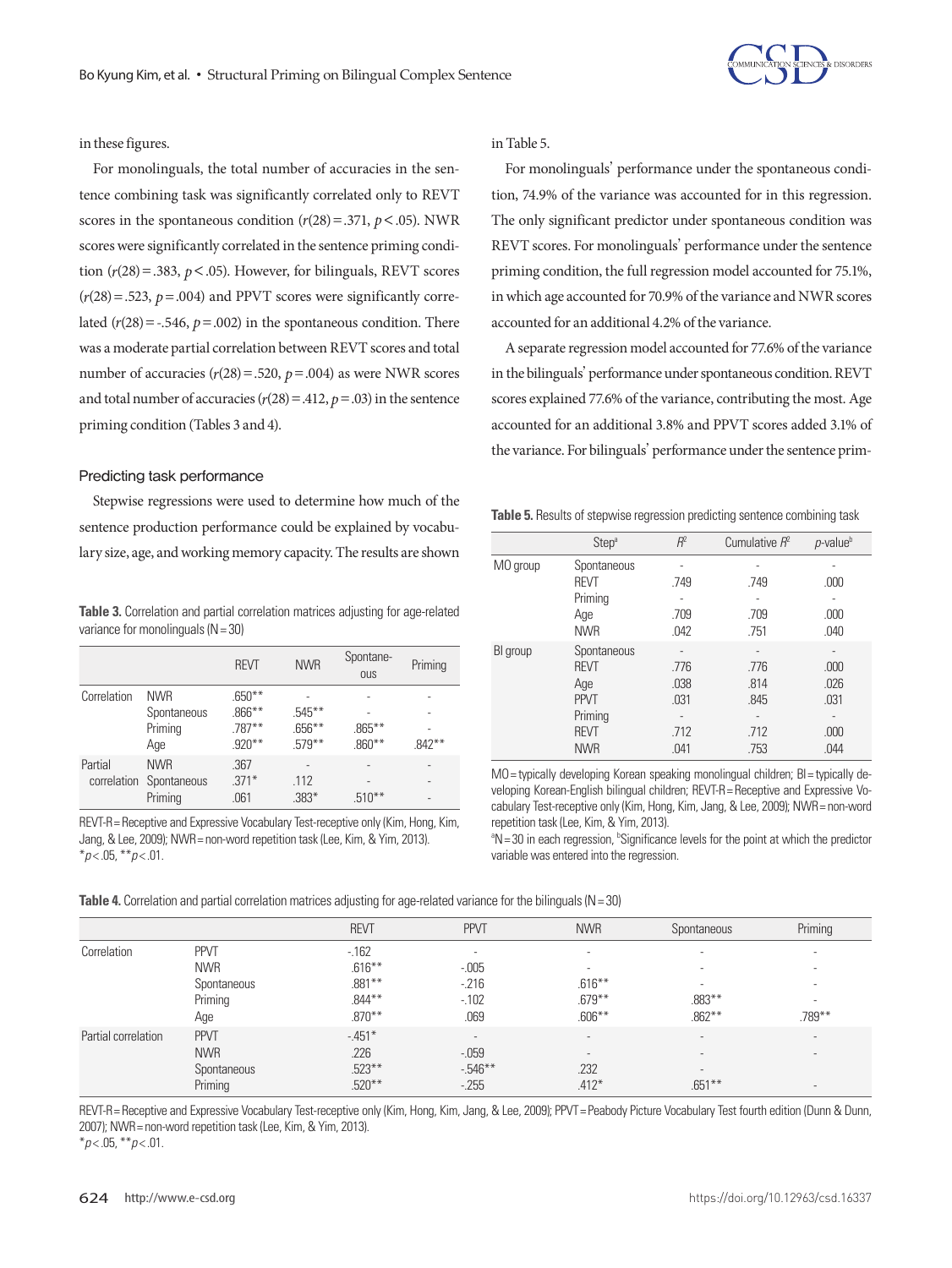ing condition, 75.3% of the variance was explained by REVT scores (71.2%) and NWR scores (4.1%).

## **CONCLUSION**

The present study investigated complex sentence production of bilingual children compared to monolingual children in a sentence combining task under spontaneous and priming conditions. Three issues were addressed. The first was whether bilingual children would perform similarly to monolingual children under both conditions. The second was to reveal factors that significantly predict children's performance on sentence combining tasks. The last examined whether predictors for complex sentence production are similar or not between monolingual and bilingual children. Monolinguals performed better than bilinguals, and older children scored significantly higher than younger children. Children performed significantly better in compound sentences and also showed better performance under the sentence priming condition. The difference between the performance level of the two sentence types reduced as children got older. In addition, there was a greater sentence priming effect in embedded sentences. These findings are similar to previous studies (Bialystok, 2001; Lee, 2010; Thomas et al., 2014; Yip & Matthews, 2007) in which children's performances increased with maturation and with the presence of prime sentences.

Monolinguals still outperformed bilinguals in complex sentence production even when they were under the priming condition. In both groups, receptive vocabulary knowledge was the most important variance in explaining complex sentence production under the spontaneous condition. However, under the priming condition, bilinguals differed from monolinguals, in that receptive vocabulary knowledge was still the most important variable in predicting complex sentence production, whereas age was the most important variable for monolinguals. Finally, as expected, working memory was critical factor when children were to produce sentences under the priming condition.

The study tested if children perform better in the structural priming condition, and if bilinguals would show performance as good as monolinguals. Both groups showed enhanced performance with the presence of priming sessions, indicating that structural priming taps the abstract linguistic ability. This has been reported before (Shin & Christianson, 2009). The sentences children spontaneously produce represent merely ephemeral syntactic ability, and the importance of the language knowledge that lies underneath should not be overlooked. The results also are consistent with the findings that priming may have activated abstract language knowledge, since performance in the priming condition increased in both groups. However, different from our expectation, monolinguals still outperformed bilinguals. Bilinguals in this study had equivalent receptive vocabulary scores measured by REVT (Lee et al., 2013; Marchman et al., 2010) and linguistic working memory scores (measured by NWR) to monolinguals. Thus, it was anticipated that bilinguals would perform similarly to monolinguals under the priming condition. One possible explanation for the finding is that the receptive vocabulary test only taps vocabulary size, not necessarily higher level of language ability. Complex sentence development depends on more than vocabulary development; children need to learn syntactic rules and be able to position grammatical morphemes. Thus, bilinguals' vocabulary knowledge would not have represented the overall language development. Results support the hypothesis that bilinguals even with comparable vocabulary skills and linguistic working memory span to monolinguals can still lack higher language skills, such as complex sentence production (Luo et al., 2010; Windsor et al., 2010; Yip & Matthews, 2007). However, one last note to these findings is that our complex sentence production was measured only in Korean. Bilingual children's language knowledge is distributed in two language systems (Kohnert, 2007) and that is the reason why their language knowledge, such as vocabulary, should be measured in both languages (Core, Hoff, Rumiche, & Señor, 2013). Even though it is more challenging to directly compare and contrast two sentence skills in both languages due to the syntactic difference between languages, it may be necessary to measure sentence production skills in both languages in order to better describe bilinguals' overall language performance

With respect to the sentence types, the embedded sentences resulted in more enhancement than the compound sentences under the structural priming condition. This is likely because the embedded sentences mature later (McKee & McDaniel, 2001). Particularly, the older group's performance in compound sentences al-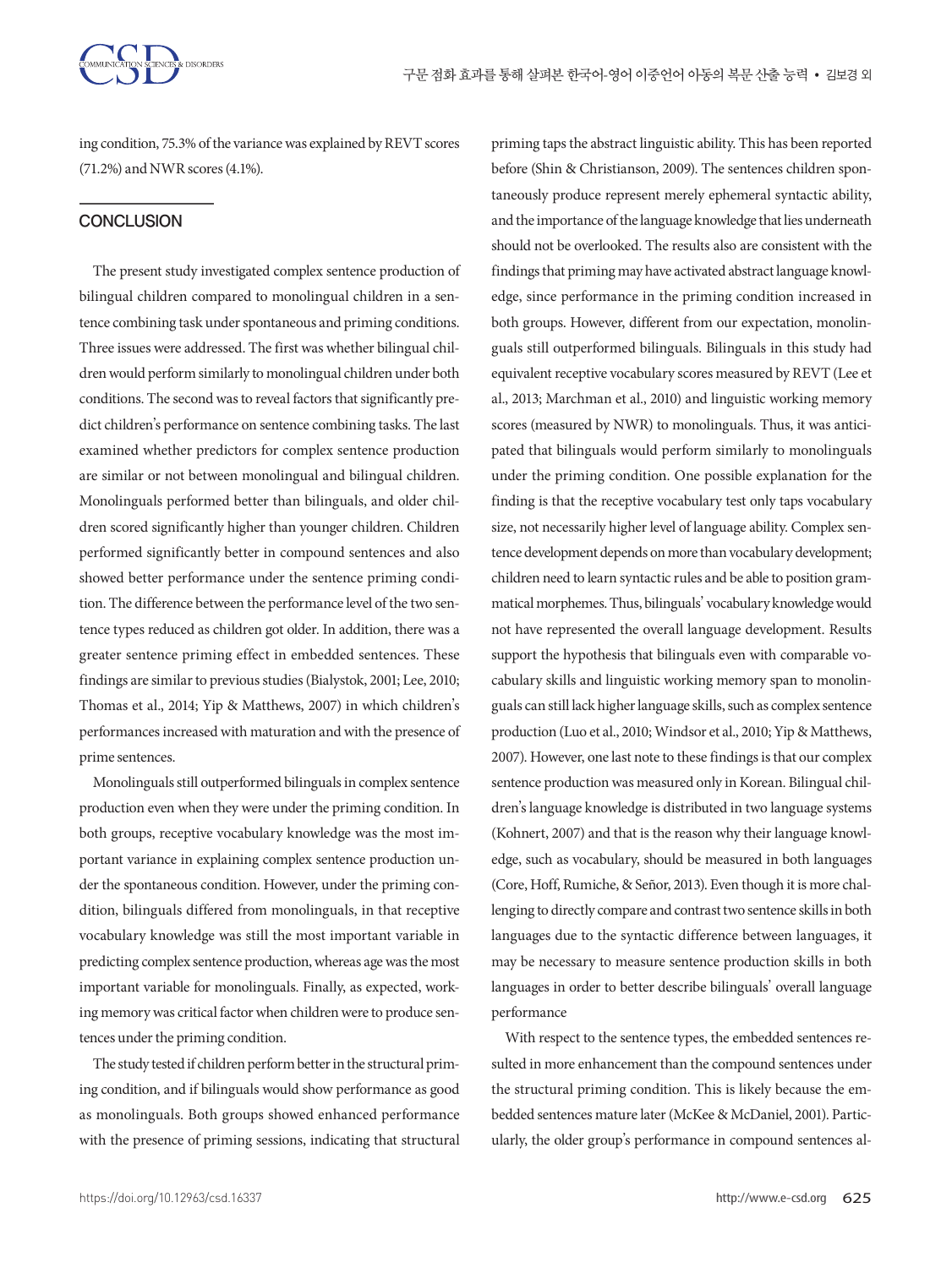

most approached a ceiling, leaving small room for the performance to be elevated. This also is in line with the syntactic developmental hierarchy, showing that the compound sentences were easier to learn and produce. On the other hand, the performance of the embedded sentence types were markedly enhanced, leaving room for the existence of language knowledge children may not have shown spontaneously. This reflects the priming effect related to the previous language experience at the functional level (Bernolet & Hartsuiker, 2010; Shin & Christianson, 2009). Furthermore, it is expected that structural priming could be used as a facilitator in grammatical teaching (Leonard, 2011) as well as in second language learning (McDonough & MacKey, 2008).

Correlational and stepwise regressions were used to determine how much of the performance could be explained by the vocabulary size, age, and working memory capacity. For both groups, the total number of accuracies in the spontaneous condition was significantly correlated with the priming condition. In the monolingual group, REVT scores significantly correlated to the spontaneous condition and NWR significantly correlated with the priming condition. Thus, vocabulary size is a basic linguistic skill for producing complex sentence and, as expected working memory is an important cognitive resource for priming. These correlational results were confirmed by stepwise regression analysis in which monolinguals' performances on the task under the spontaneous condition were predicted by REVT scores. Additionally, the performances under the sentence priming condition were predicted by age and NWR scores.

As confirmed in the monolingual group, age and REVT and PPVT scores significantly correlated with spontaneous condition in the bilingual group in which PPVT correlational coefficients were negative. The results may be explained by the fact that REVT and PPVT scores were negatively correlated (*r*=-.451, *p*<.05). Bilingual children in this study were Korean-English bilingual children whose native language was Korean and school language was English. These children all live in Korea, in which the society language is Korean, Korean-English bilingual children living in Korea may have dominancy in Korean rather than English (Şimşek, 2006). Thus, even bilingual children in this study were good performers in both languages; there was a definite dominancy within individual level in which Korean was dominant and English was a

non-dominant language. Experimental tasks were administered in Korean and, since linguistic knowledge is tightly linked to complex sentence production, Korean vocabulary skills measured by REVT might have had a stronger influence on sentence combining task performance. Regression analysis results confirmed that REVT scores were the most significant predictors in bilinguals. Thus, for future study, it is recommended to measure complex sentence production in both languages when examining bilingual children's performance.

While age and NWR scores were the variables that significantly predicted the complex sentence production in the priming condition in the monolingual group, NWR and REVT scores significantly explained the variance in the bilingual group. This makes intuitive sense; children develop their complex sentence production abilities along with the expansion of vocabulary size and working memory capacity growth as they mature (Thomason et al., 2009). On the other hand, bilinguals' performances under the priming condition were predicted by NWR scores along with REVT scores. The performance under priming condition in both groups were predicted by NWR scores, which means that working memory capacity was an important predictor for structural priming (Ellis Weismer & Thordardottir, 2002; Joanisse & Seidenberg, 1998; Montgomery & Evans, 2009). This result echoes that of Ledoux et al. (2007) in terms of proving the interaction between working memory capacity and structural priming. Unlike the monolinguals, a significant proportion of the bilinguals' performance was predicted by REVT scores even under the priming condition. One possible explanation for these results is that bilingual children's age does not represent the same as in monolingual children. In monolingual group, age positively correlates with receptive vocabulary knowledge, while bilingual children's age and receptive vocabulary skills does not always positively correlate. Thus, in monolinguals age can explain much of the variance. However, bilingual children's age does not carry the same amount of importance as in monolinguals. Additionally, bilinguals' vocabulary knowledge is influenced by many factors, such as the timing and the amount of exposure to each language, and the social status of each language (Bialystok, 2001).

In this study, it was confirmed that age (younger vs. older), priming condition (spontaneous vs. priming), and complex sentence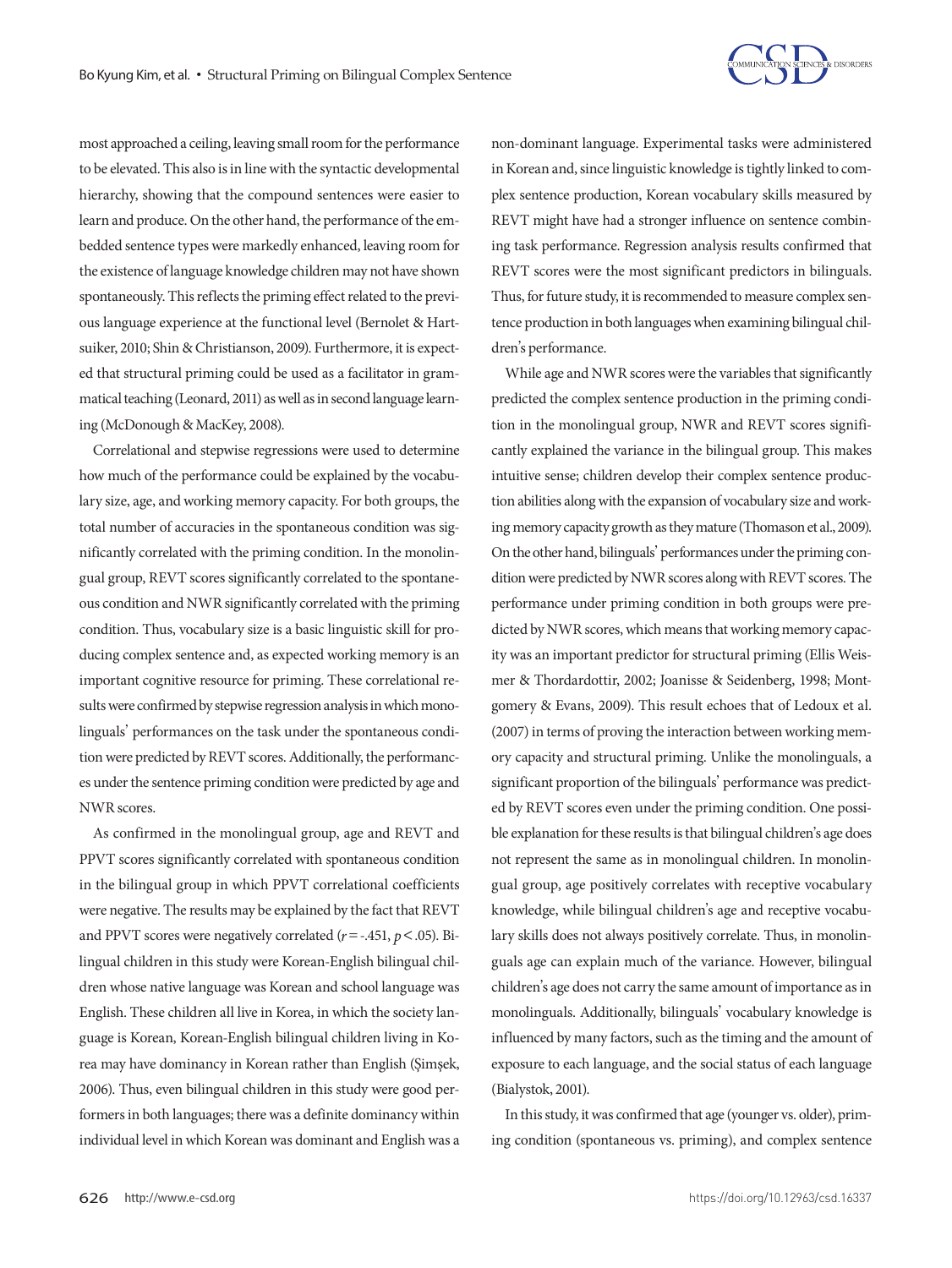

condition (compound vs. embedded) affected complex sentence production. More importantly, bilingual children showed different characteristics in explaining complex sentence production compared to monolinguals. Lastly, vocabulary size was an important factor in predicting spontaneous complex sentence production while working memory was a critical factor for complex sentence production in the priming condition. Structural priming was used to test future potential for use in accurate assessment of bilingual children's underlying sentence structure knowledge. Thus, for future studies it will be important to include a group of bilinguals with language delay and also complex sentence production in both languages should be examined to determine how bilinguals' performance changes, and how the two languages influence each other.

## **REFERENCES**

- Baker, C. (2006). *Foundations of bilingual education and bilingualism* (4th ed.). Tonawanda, NY: Multilingual Matters Ltd.
- Bedore, L. M., Peña, E. D., García, M., & Cortez, C. (2005). Conceptual versus monolingual scoring: when does it make a difference? *Language, Speech, and Hearing Services in Schools, 36,* 188-200.
- Bernolet, S., & Hartsuiker, R. J. (2010). Does verb bias modulate syntactic priming? *Cognition, 114,* 455-461.
- Bialystok, E. (2001). *Bilingualism in development: language, literacy, and cognition.* New York, NY: Cambridge University Press.
- Bialystok, E., Luk, G., Peets, K. F., & Yang, S. (2010). Receptive vocabulary differences in monolingual and bilingual children. *Bilingualism: Language and Cognition, 13,* 525-531.
- Bock, K. (1986). Syntactic persistence in language production. *Cognitive Psychology, 18,* 355-387.
- Bock, K., & Loebell, H. (1990). Framing sentences. *Cognition, 35,* 1-39.
- Bock, K., Dell, G. S., Chang, F., & Onishi, K. H. (2007). Persistent structural priming from language comprehension to language production. *Cognition, 104,* 437-458.
- Branigan, H. P., Pickering, M. J., & McLean, J. F. (2005). Priming prepositional-phrase attachment during comprehension. *Journal of Experimental Psychology: Learning, Memory, and Cognition, 31,* 468-481.
- Campbell, T., Dollaghan, C., Needleman, H., & Janosky, J. (1997). Reducing bias in language assessment: processing-dependent measures. *Journal of Speech, Language, and Hearing Research, 40,* 519-525.
- Core, C., Hoff, E., Rumiche, R., & Señor, M. (2013). Total and conceptual vocabulary in Spanish–English bilinguals from 22 to 30 months: implications for assessment. Journal of Speech, Language, and Hearing Research, 56, 1637-1649.
- Danahy, K., Windsor, J., & Kohnert, K. (2007). Counting span and the identification of primary language impairment. *International Journal of Language & Communication Disorders, 42,* 349-365.
- Dunn, L. M., & Dunn, D. M. (2007). *Peabody Picture Vocabulary Test Fourth Edition.* San Antonio, TX: Pearson.
- Ellis Weismer, S., & Thordardottir, E. (2002). Cognition and language. In P. J. Accardo et al. (Eds.), *Disorders of language development* (pp. 21-37). Baltimore, MD: York Press.
- Ellis, R. (2005). Principles of instructed language learning. *System, 33,* 209- 224.
- Fernandez, M. C., Pearson, B. Z., Umbel, V. M., Oiler, D. K., & Molinet-Molina, M. (1992). Bilingual receptive vocabulary in Hispanic preschool children. *Hispanic Journal of Behavioral Sciences, 14,* 268-276.
- Ferreira, V. S., Bock, K., Wilson, M. P., & Cohen, N. J. (2008). Memory for syntax despite amnesia. *Psychological Science, 19,* 940-946.
- Fox Tree, J. E., & Meijer, P. J. (1999). Building syntactic structure in speaking. *Journal of Psycholinguistic Research, 28,* 71-90.
- Goldwater, M. B., Tomlinson, M. T., Echols, C. H., & Love, B. C. (2011). Structural priming as structure‐mapping: children use analogies from previous utterances to guide sentence production. *Cognitive Science, 35,* 156-170.
- Harris, M. B., & Hassemer, W. G. (1972). Some factors affecting the complexity of children's sentences: the effects of modeling, age, sex, and bilingualism. *Journal of Experimental Child Psychology, 13,* 447-455.
- Hatzidaki, A., Branigan, H. P., & Pickering, M. J. (2011). Co-activation of syntax in bilingual language production. *Cognitive Psychology, 62,* 123-150.
- Hemsley, G., Holm, A., & Dodd, B. (2006). Diverse but not different: the lexical skills of two primary age bilingual groups in comparison to monolingual peers. *International Journal of Bilingualism, 10,* 453-476.
- Hoff, E., Core, C., Place, S., Rumiche, R., Señor, M., & Parra, M. (2012). Dual language exposure and early bilingual development. *Journal of Child Language, 39,* 1-27.
- Joanisse, M. F., & Seidenberg, M. S. (1998). Specific language impairment: a deficit in grammar or processing? *Trends in Cognitive Sciences, 2,* 240-247.
- Kim, Y. T., Hong, G. H., Kim, K. H., Jang, H. S., & Lee, J. Y. (2009). *Receptive & expressive vocabulary test* (REVT). Seoul: Seoul Community Rehabilitation Center.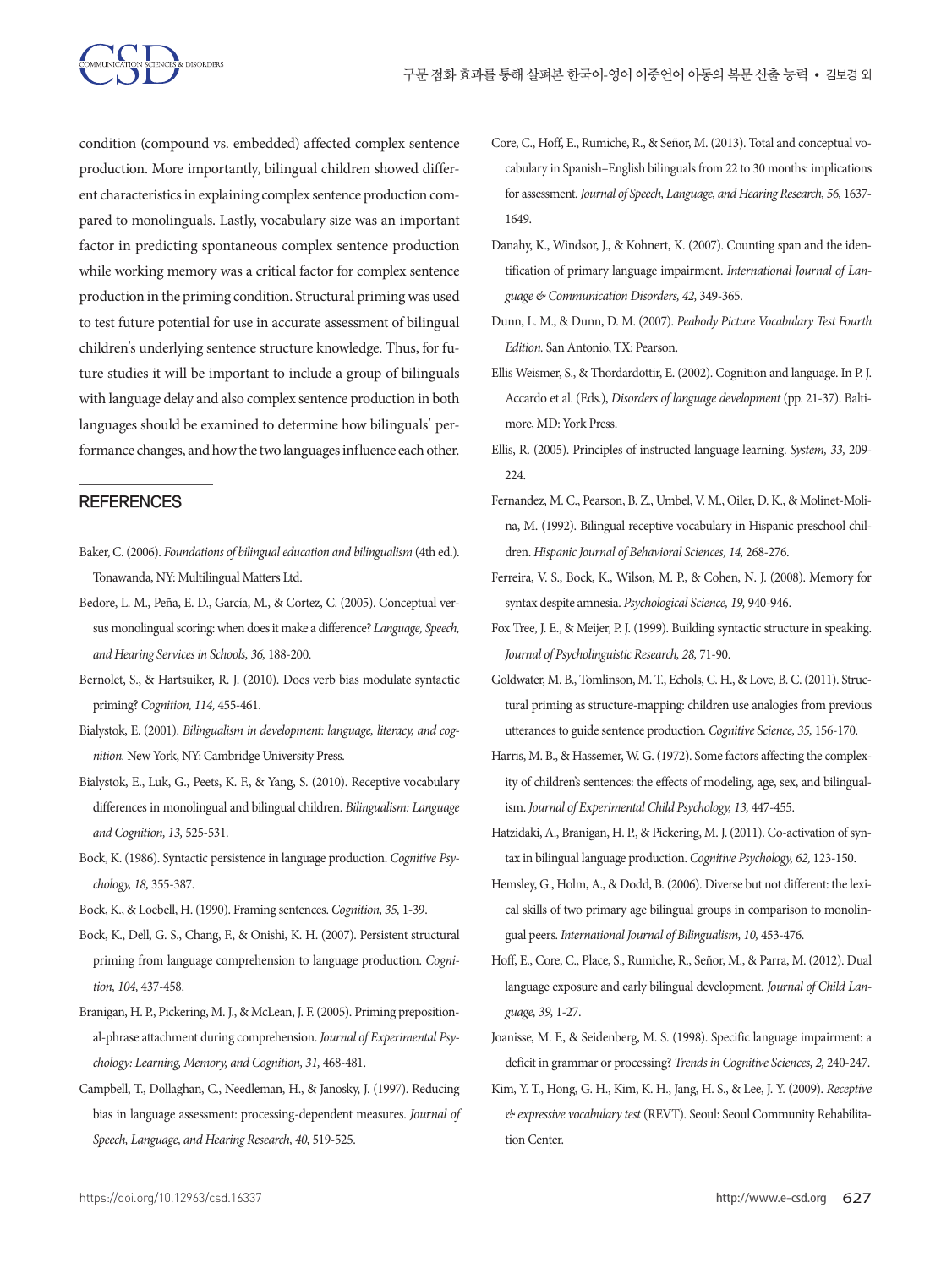

- Kohnert, K. (2007). *Language disorders in bilingual children and adults.* San Diego, CA: Plural Publishing.
- Kohnert, K., Windsor, J., & Ebert, K. D. (2009). Primary or "specific" language impairment and children learning a second language. *Brain and Language, 109,* 101-111.
- Kohnert, K., Windsor, J., & Yim, D. (2006). Do language-based processing tasks separate children with language impairment from typical bilinguals? *Learning Disabilities Research & Practice, 21,* 19-29.
- Ledoux, K., Traxler, M. J., & Swaab, T. Y. (2007). Syntactic priming in comprehension: evidence from event-related potentials. *Psychological Science, 18,* 135-143.
- Lee, H. J., Kim, Y. T., & Yim, D. (2013). Non-word repetition performance in Korean-English bilingual children. *International Journal of Speech-Language Pathology, 15,* 375-382.
- Lee, Y. K. (2010). The development of complex sentence production of schoolaged children. *Journal of Speech & Hearing Disorders, 19,* 159-178.
- Leonard, L. B. (2011). The primacy of priming in grammatical learning and intervention: a tutorial. *Journal of Speech, Language, and Hearing Research, 54,* 608-621.
- Leseman, P. P. (2000). Bilingual vocabulary development of Turkish preschoolers in the Netherlands. *Journal of Multilingual and Multicultural Development, 21,* 93-112.
- Levey, S., & Polirstok, S. (2010). *Language development: understanding language diversity in the classroom.* Thousand Oaks, CA: SAGE Publications.
- Luka, B. J., & Barsalou, L. W. (2005). Structural facilitation: mere exposure effects for grammatical acceptability as evidence for syntactic priming in comprehension. *Journal of Memory and Language, 52,* 436-459.
- Luo, L., Luk, G., & Bialystok, E. (2010). Effect of language proficiency and executive control on verbal fluency performance in bilinguals. *Cognition, 114,* 29-41.
- Malhotra, G. (2009). *Dynamics of structural priming* (Doctoral dissertation). University of Edinburgh, UK.
- Marchman, V. A., Fernald, A., & Hurtado, N. (2010). How vocabulary size in two languages relates to efficiency in spoken word recognition by young Spanish–English bilinguals. *Journal of Child Language, 37,* 817-840.
- McDonough, K., & Mackey, A. (2008). Syntactic priming and ESL question development. *Studies in Second Language Acquisition, 30,* 31-47.
- McKee, C., & McDaniel, D. (2001). Resumptive pronouns in English relative clauses. *Language Acquisition, 9,* 113-156.
- Montgomery, J. W., & Evans, J. L. (2009). Complex sentence comprehension

and working memory in children with specific language impairment. *Journal of Speech, Language, and Hearing Research, 52,* 269-288.

- Moon, S. B., & Byun, C. J. (2003). *Korean-Kaufman Assessment Battery for Children (K-ABC).* Seoul: Hakjisa.
- Pearson, B. Z. (1998). Assessing lexical development in bilingual babies and toddlers. *International Journal of Bilingualism, 2,* 347-372.
- Peña, E., Bedore, L., & Zlatic-Giunta, R. (2002). Use of a category generation task to assess vocabulary skills of Spanish–English bilinguals. *Journal of Speech, Language, and Hearing Research, 46,* 938-947.
- Reitter, D., Keller, F., & Moore, J. D. (2011). A computational cognitive model of syntactic priming. *Cognitive Science, 35,* 587-637.
- Savage, C., Lieven, E., Theakston, A., & Tomasello, M. (2006). Structural priming as implicit learning in language acquisition: the persistence of lexical and structural priming in 4-year-olds. *Language Learning and Development, 2,* 27-49.
- Scheepers, C., Sturt, P., Martin, C. J., Myachykov, A., Teevan, K., & Viskupova, I. (2011). Structural priming across cognitive domains from simple arithmetic to relative-clause attachment. *Psychological Science, 22,* 1319-1326.
- Shin, J. A., & Christianson, K. (2009). Syntactic processing in Korean–English bilingual production: evidence from cross-linguistic structural priming. *Cognition, 112,* 175-180.
- Şimşek, S. Ç. S. (2006). *Third language acquisition: Turkish-German bilingual students' acquisition of English word order in a German educational setting.*  Münster: Waxmann Verlag.
- Teoh, W. Q., Brebner, C., & McCormack, P. (2012). Assessing the language skills of children from culturally and linguistically diverse backgrounds: the expressive vocabulary performance of Singaporean English-Mandarin bilingual pre-schoolers. *International Journal of Speech-Language Pathology, 14,* 281-291.
- Thomas, E. M., Williams, N., Jones, L. A., Davies, S., & Binks, H. (2014). Acquiring complex structures under minority language conditions: bilingual acquisition of plural morphology in Welsh. *Bilingualism: Language and Cognition, 17,* 478-494.
- Thomason, M. E., Race, E., Burrows, B., Whitfield-Gabrieli, S., Glover, G. H., & Gabrieli, J. D. (2009). Development of spatial and verbal working memory capacity in the human brain. *Journal of Cognitive Neuroscience, 21,* 316- 332.
- Thothathiri, M., & Snedeker, J. (2008). Syntactic priming during language comprehension in three-and four-year-old children. *Journal of Memory and Language, 58,* 188-213.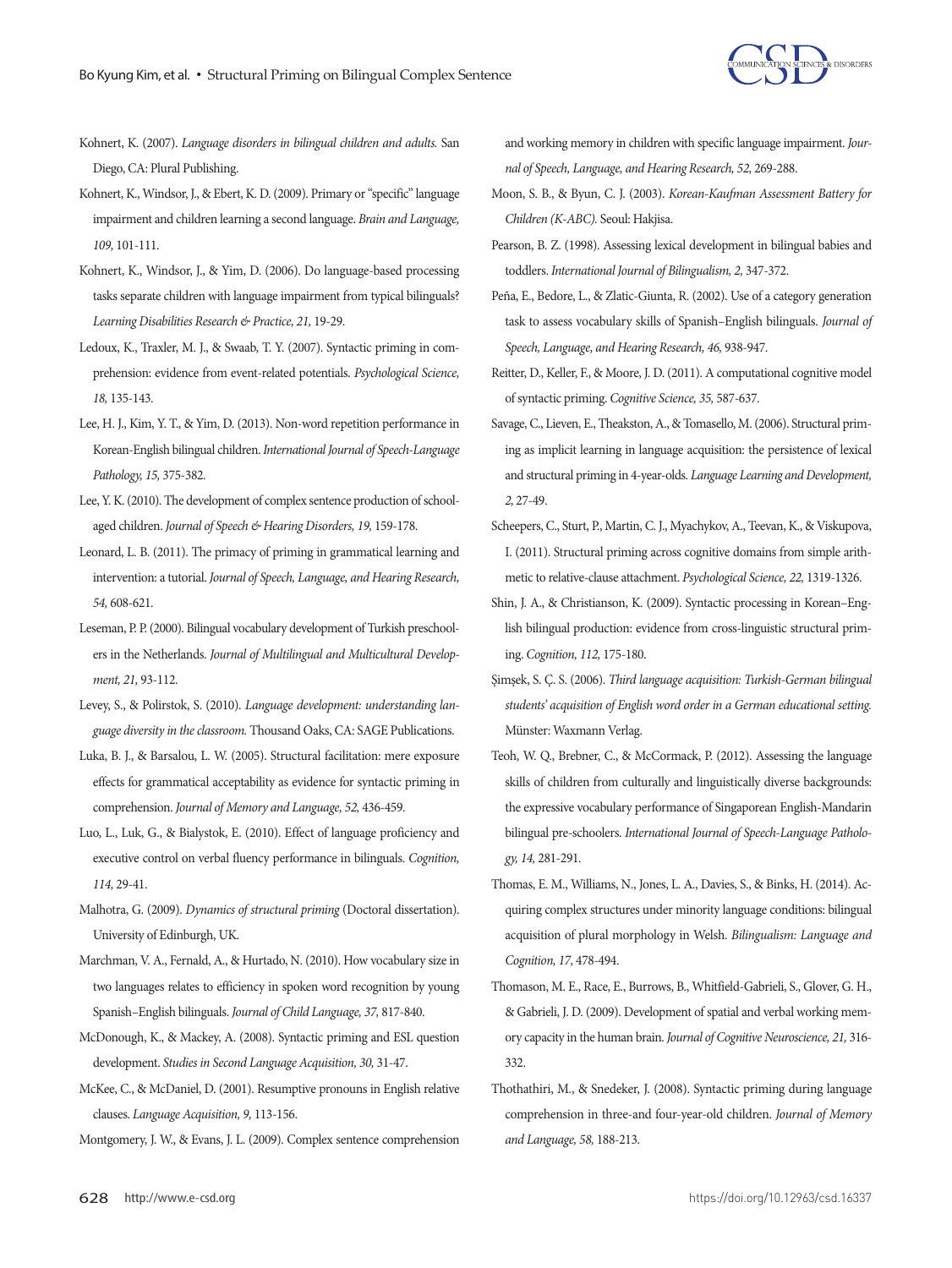

- Tsiamtsiouris, J., & Cairns, H. S. (2009). Effects of syntactic complexity and sentence-structure priming on speech initiation time in adults who stutter. *Journal of Speech, Language, and Hearing Research, 52,* 1623-1639.
- Weber, K., & Indefrey, P. (2009). Syntactic priming in German-English bilinguals during sentence comprehension. *NeuroImage, 46,* 1164-1172.
- Windsor, J., Kohnert, K., Lobitz, K. F., & Pham, G. T. (2010). Cross-language nonword repetition by bilingual and monolingual children. *American Journal of Speech-Language Pathology, 19,* 298-310.
- Yim, D., & Rudoy, J. (2013). Implicit statistical learning and language skills in bilingual children. *Journal of Speech, Language, and Hearing Research, 56,* 310-322.
- Yim, D., & Windsor, J. (2010). The roles of nonlinguistic statistical learning and memory in language skill. *Korean Journal of Communication Disor-*

*ders, 15,* 381-396.

- Yim, D., Jo, Y., Han, J., & Seong, J. (2016). Executive function in Korean-English bilingual children with and without vocabulary delay. *Communication Sciences & Disorders, 21,* 472-487.
- Yim, D., Kim, Y. T., & Yang, Y. (2016). Exploring the utility of verbal and visuospatial working memory for identifying children with language impairment. *Communication Sciences & Disorders, 21,* 193-205.
- Yim, D., Yoon, S., & Lee, J. (2016). Receptive vocabulary assessment in Korean-English bilingual children: cross-linguistic investigations. *Communication Sciences & Disorders, 21,* 131-138.
- Yip, V., & Matthews, S. (2007). Relative clauses in Cantonese-English bilingual children: typological challenges and processing motivations. *Studies in Second Language Acquisition, 29,* 277-300.